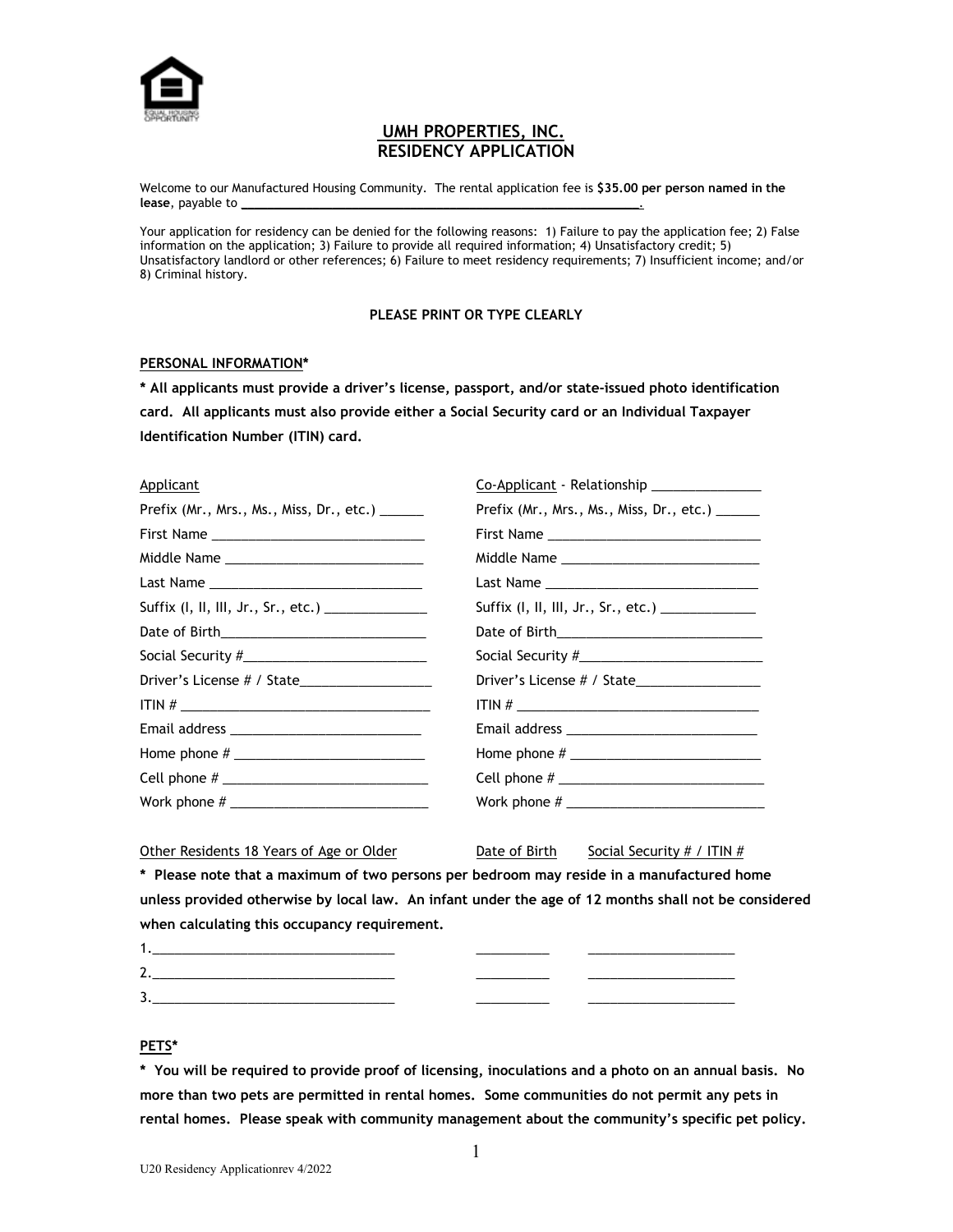| <b>SSHALTONING</b> |                                                              |  |  |
|--------------------|--------------------------------------------------------------|--|--|
|                    | Kind, Breed, M/F, Spayed/Neutered, Weight, Age, Veterinarian |  |  |

1. \_\_\_\_\_\_\_\_\_\_\_\_\_\_\_\_\_\_\_\_\_\_\_\_\_\_\_\_\_\_\_\_\_\_\_\_\_\_\_\_\_\_\_\_\_\_\_\_\_\_\_\_\_\_\_\_\_\_\_\_\_\_\_\_\_\_\_\_\_\_\_\_\_\_\_\_\_\_\_\_ 2. \_\_\_\_\_\_\_\_\_\_\_\_\_\_\_\_\_\_\_\_\_\_\_\_\_\_\_\_\_\_\_\_\_\_\_\_\_\_\_\_\_\_\_\_\_\_\_\_\_\_\_\_\_\_\_\_\_\_\_\_\_\_\_\_\_\_\_\_\_\_\_\_\_\_\_\_\_\_\_\_

# **RESIDENTIAL HISTORY**

| <u>Applicant</u>                              | Co-Applicant                                  |
|-----------------------------------------------|-----------------------------------------------|
| Current Street Address _____________________  | Current Street Address ____________________   |
| Municipality _______________________________  |                                               |
|                                               |                                               |
|                                               |                                               |
| Zip Code _________________________________    |                                               |
| 0wn_______Rent_______0ther __________________ | Own________Rent_______Other_________________  |
| Landlord/Mortgagor ______________________     | Landlord/Mortgagor___________________________ |
|                                               |                                               |
|                                               | Move-in date ________________________________ |
| Monthly Payment __________________________    |                                               |
|                                               |                                               |

**Please list any and all other addresses where you have resided over the past 7 years:**

# **PRIOR ADDRESS #1**

| Street Address __________________________  | Street Address ___________________________       |
|--------------------------------------------|--------------------------------------------------|
|                                            |                                                  |
|                                            |                                                  |
|                                            |                                                  |
| Zip Code _________________________________ |                                                  |
| Own______Rent______Other ________________  | 0wn_________Rent________Other___________________ |
|                                            | Landlord/Mortgagor _________________________     |
|                                            |                                                  |
| Monthly Payment _______________________    |                                                  |
| Move-in date / Move-out date               | Move-in date / Move-out date________________     |

# **PRIOR ADDRESS #2**

| Street Address ______________________     |                                                 |
|-------------------------------------------|-------------------------------------------------|
|                                           | Municipality __________________________________ |
|                                           |                                                 |
|                                           |                                                 |
|                                           |                                                 |
| Own______Rent______Other ________________ | Own_______Rent_______Other_________________     |
|                                           |                                                 |
|                                           |                                                 |
|                                           |                                                 |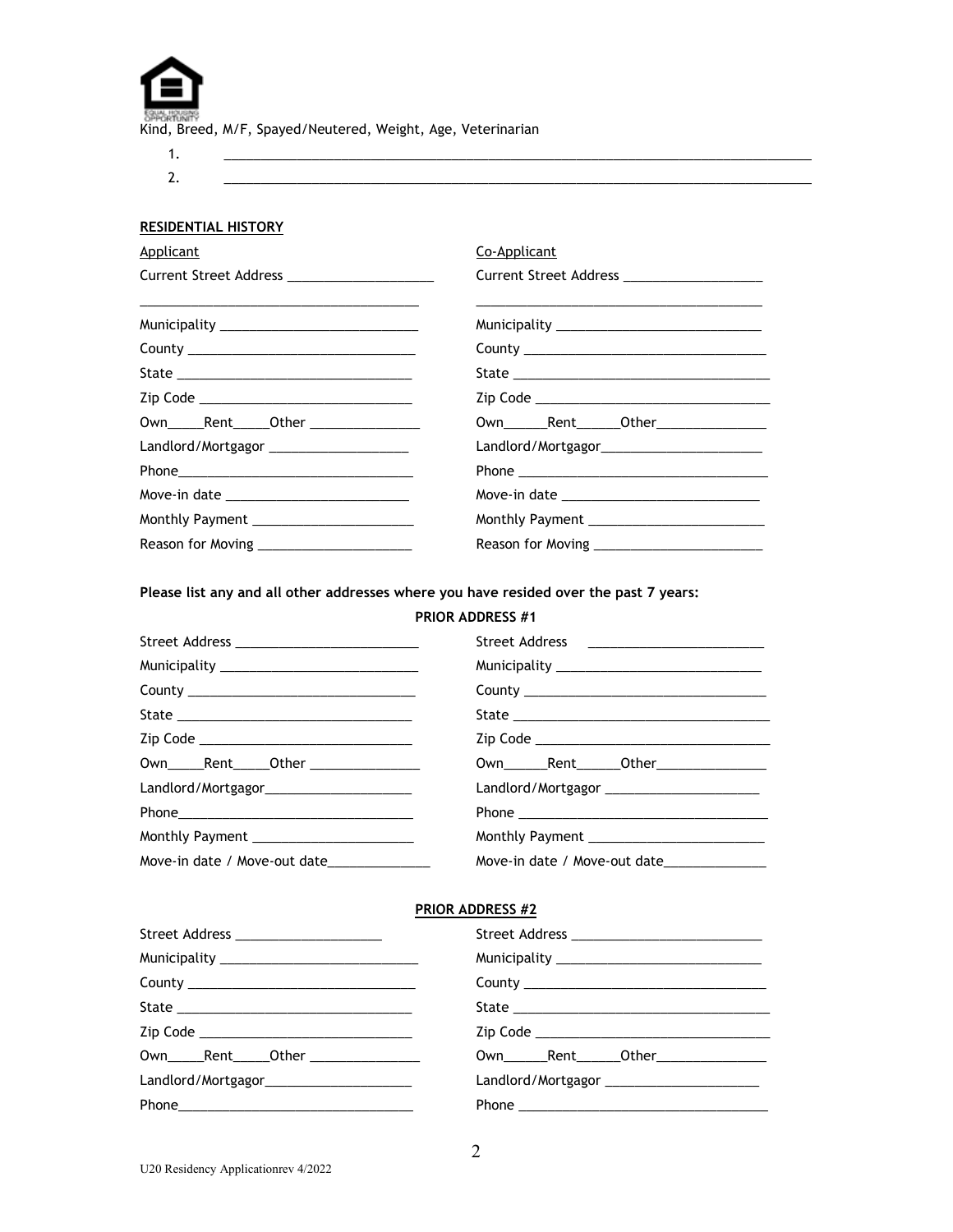| Monthly<br>D<br>s |
|-------------------|

Monthly Payment \_\_\_\_\_\_\_\_\_\_\_\_\_\_\_\_\_\_\_\_\_\_ Monthly Payment \_\_\_\_\_\_\_\_\_\_\_\_\_\_\_\_\_\_\_\_\_\_\_\_ Move-in date / Move-out date\_\_\_\_\_\_\_\_\_\_\_\_\_\_\_\_\_\_\_ Move-in date / Move-out date\_\_\_\_\_\_\_\_\_\_\_\_\_\_\_\_\_\_\_\_\_\_\_\_\_\_\_\_\_\_\_\_\_\_

## **PRIOR ADDRESS #3**

| Street Address _____________________________     |                                                 |
|--------------------------------------------------|-------------------------------------------------|
| Municipality ________________________________    | Municipality __________________________________ |
| County <u>__________________________________</u> |                                                 |
|                                                  |                                                 |
| Zip Code ________________________________        |                                                 |
| 0wn______Rent______0ther _________________       |                                                 |
| Landlord/Mortgagor_______________________        | Landlord/Mortgagor _______________________      |
|                                                  |                                                 |
| Monthly Payment ________________________         |                                                 |
| Move-in date / Move-out date________________     | Move-in date / Move-out date                    |

## **PRIOR ADDRESS #4**

| Street Address ____________________________   |                                            |
|-----------------------------------------------|--------------------------------------------|
|                                               |                                            |
|                                               |                                            |
|                                               |                                            |
|                                               |                                            |
| 0wn_______Rent_______0ther __________________ |                                            |
|                                               | Landlord/Mortgagor _______________________ |
|                                               |                                            |
| Monthly Payment                               |                                            |
| Move-in date / Move-out date______________    |                                            |

## **PRIOR ADDRESS #5**

| Street Address ___________________________   | Street Address ________________________________ |
|----------------------------------------------|-------------------------------------------------|
|                                              |                                                 |
|                                              |                                                 |
|                                              |                                                 |
|                                              |                                                 |
| 0wn_______Rent_______0ther _________________ |                                                 |
| Landlord/Mortgagor_______________________    | Landlord/Mortgagor ________________________     |
|                                              |                                                 |
| Monthly Payment ________________________     |                                                 |
| Move-in date / Move-out date______________   | Move-in date / Move-out date                    |

**Please use additional sheets of paper if necessary to include any remaining addresses over the past 7 years.**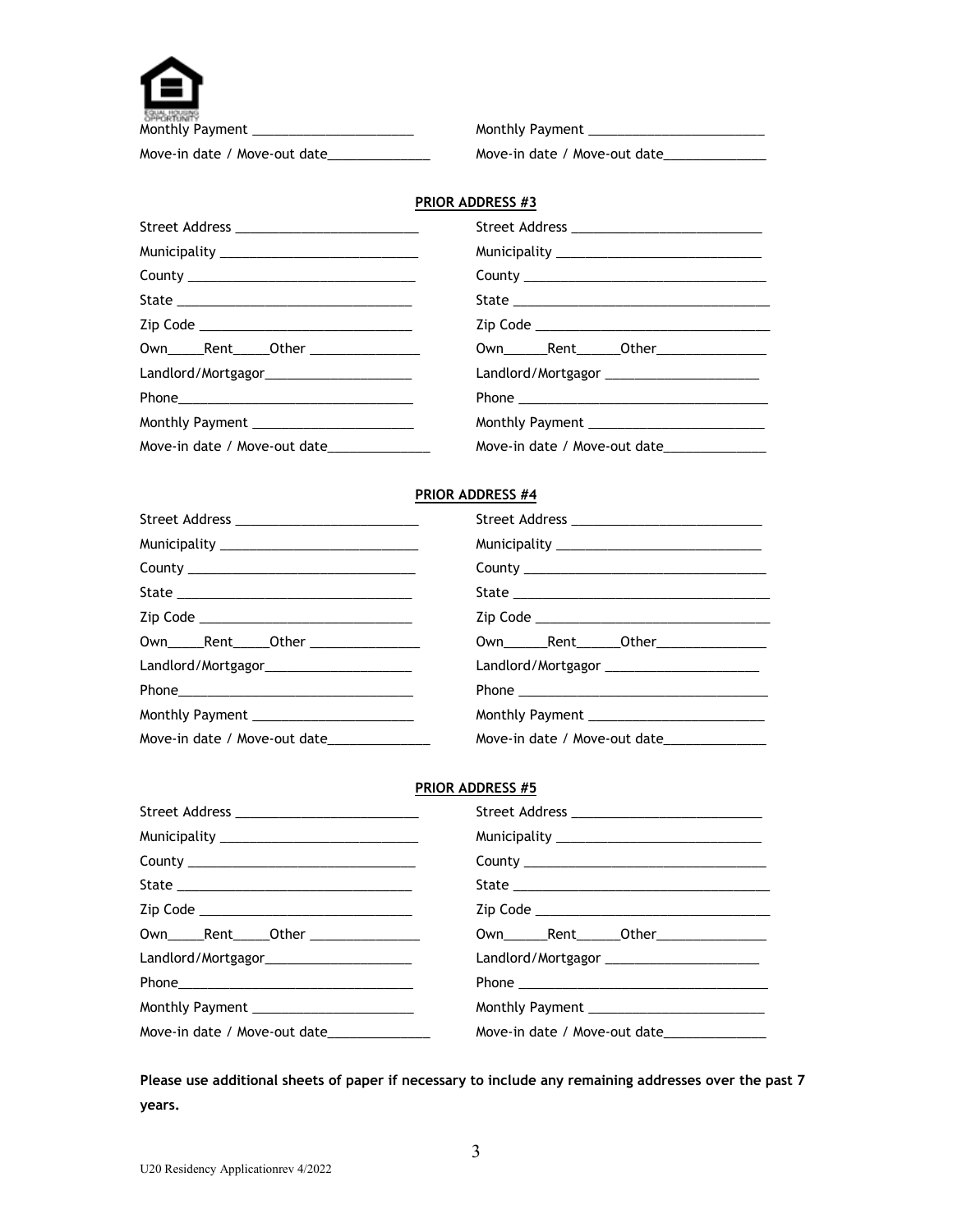

#### **PROOF OF INCOME\***

**\*Provide proof of employment or other forms of income (W-2, tax return, court order, other)**

| <b>Applicant</b> |                                            | Co-Applicant                        |
|------------------|--------------------------------------------|-------------------------------------|
| 1.               |                                            | Employer __________________________ |
|                  | Annual salary \$                           | Annual salary \$                    |
|                  |                                            |                                     |
|                  |                                            |                                     |
|                  |                                            |                                     |
|                  |                                            |                                     |
|                  | Length of time at employer _______________ | Length of time at employer ________ |
|                  |                                            |                                     |

**Provide prior employer information if employed at current job for less than one year.**

2. List all sources and amounts of income other List all sources and amounts of income than employment income (if you wish to have other than employment income (if you wish them considered to meet the income them considered to meet the qualification requirement) income qualification requirement) (E.g., alimony, child support, pension, (E.g., alimony, child support, pension, disability, etc.) and the disability, etc.)

## **CRIMINAL HISTORY**

| Has either Applicant, or any person to reside in the home, ever pled guilty / been convicted of a criminal |  |
|------------------------------------------------------------------------------------------------------------|--|
| offense (misdemeanor or felony)? The Yes                                                                   |  |
| If the answer is "yes", please explain and give dates:                                                     |  |

\_\_\_\_\_\_\_\_\_\_\_\_\_\_\_\_\_\_\_\_\_\_\_\_\_\_\_\_\_\_\_\_\_\_\_\_\_\_\_\_\_\_\_ \_\_\_\_\_\_\_\_\_\_\_\_\_\_\_\_\_\_\_\_\_\_\_\_\_\_\_\_\_\_\_\_\_\_\_\_\_ \_\_\_\_\_\_\_\_\_\_\_\_\_\_\_\_\_\_\_\_\_\_\_\_\_\_\_\_\_\_\_\_\_\_\_\_\_\_\_\_\_\_\_ \_\_\_\_\_\_\_\_\_\_\_\_\_\_\_\_\_\_\_\_\_\_\_\_\_\_\_\_\_\_\_\_\_\_\_\_\_ \_\_\_\_\_\_\_\_\_\_\_\_\_\_\_\_\_\_\_\_\_\_\_\_\_\_\_\_\_\_\_\_\_\_\_\_\_\_\_\_\_\_\_ \_\_\_\_\_\_\_\_\_\_\_\_\_\_\_\_\_\_\_\_\_\_\_\_\_\_\_\_\_\_\_\_\_\_\_\_\_

Is either Applicant, or any person to reside in the home, actively on probation or parole resulting from any of the crimes mentioned above? \_\_\_\_\_\_\_\_\_\_\_\_ Yes \_\_\_\_\_\_\_\_\_\_\_\_\_\_No

\_\_\_\_\_\_\_\_\_\_\_\_\_\_\_\_\_\_\_\_\_\_\_\_\_\_\_\_\_\_\_\_\_\_\_\_\_\_\_\_\_\_\_\_\_\_\_\_\_\_\_\_\_\_\_\_\_\_\_\_\_\_\_\_\_\_\_\_\_\_\_\_\_\_\_\_\_\_\_\_\_\_\_\_\_\_

#### **LITIGATION HISTORY**

|                                |  |  |  | Has either Applicant ever been party to any lawsuit, eviction, judgment, bankruptcy, foreclosure or other |  |
|--------------------------------|--|--|--|-----------------------------------------------------------------------------------------------------------|--|
| litigation, or broken a lease? |  |  |  |                                                                                                           |  |

\_\_\_\_\_\_\_\_\_\_\_\_\_\_\_\_\_\_\_\_\_\_\_\_\_\_\_\_\_\_\_\_\_\_\_\_\_\_\_\_\_\_\_\_\_\_\_\_\_\_\_\_\_\_\_\_\_\_\_\_\_\_\_\_\_\_\_\_\_\_\_\_\_\_\_\_\_\_\_\_\_\_\_\_\_\_\_\_\_\_ \_\_\_\_\_\_\_\_\_\_\_\_\_\_\_\_\_\_\_\_\_\_\_\_\_\_\_\_\_\_\_\_\_\_\_\_\_\_\_\_\_\_\_\_\_\_\_\_\_\_\_\_\_\_\_\_\_\_\_\_\_\_\_\_\_\_\_\_\_\_\_\_\_\_\_\_\_\_\_\_\_\_\_\_\_\_\_\_\_\_

If the answer is "yes", please explain, give dates, and amount of any unsatisfied judgment: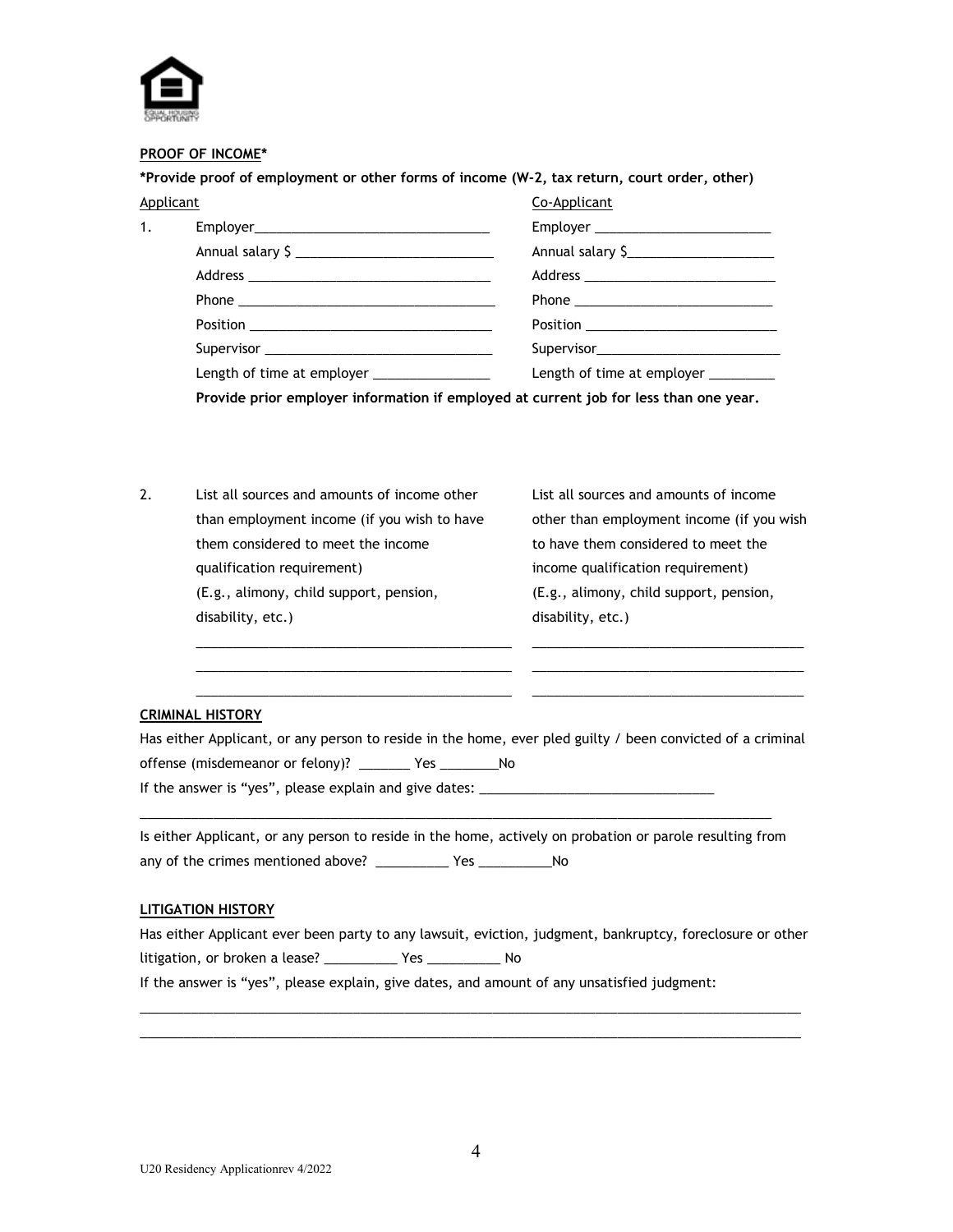

| <b>OTHER INFORMATION</b>                    |                                                                                                    |  |                          |
|---------------------------------------------|----------------------------------------------------------------------------------------------------|--|--------------------------|
| Applicant                                   |                                                                                                    |  |                          |
| <b>Automobiles</b>                          |                                                                                                    |  |                          |
| Make - Year - Color - License - State       |                                                                                                    |  |                          |
|                                             |                                                                                                    |  |                          |
| 2.                                          |                                                                                                    |  |                          |
| Co-Applicant                                |                                                                                                    |  |                          |
| <b>Automobiles</b>                          |                                                                                                    |  |                          |
| Make - Year - Color - License - State<br>1. |                                                                                                    |  |                          |
| 2.                                          |                                                                                                    |  |                          |
| In case of emergency, contact:              |                                                                                                    |  |                          |
| <b>Applicant</b>                            |                                                                                                    |  |                          |
| Name - Relationship - Address - Phone       |                                                                                                    |  |                          |
| Co-Applicant                                |                                                                                                    |  |                          |
| Name - Relationship - Address - Phone       |                                                                                                    |  |                          |
|                                             |                                                                                                    |  |                          |
| <b>MANUFACTURED HOME INFORMATION</b>        |                                                                                                    |  |                          |
| Year $\_\_\_\_\$                            |                                                                                                    |  |                          |
|                                             | ________ Make _______________ Model _______________ Size ____________Serial # ____________________ |  |                          |
|                                             | Bedrooms/Bathrooms __________Date of Purchase _______________                                      |  | <b>Dealer Example 20</b> |
|                                             | Type of Heat: ________ Oil _________ Gas ________Electric ________Other _________Required # amps   |  |                          |
|                                             |                                                                                                    |  |                          |
|                                             |                                                                                                    |  |                          |
|                                             |                                                                                                    |  |                          |
| Company Address                             | Phone $#$                                                                                          |  |                          |
|                                             |                                                                                                    |  |                          |

I certify that the above information is correct and I understand that this application may be revoked if any information furnished herein is found to be false. I authorize Landlord to obtain information deemed desirable in processing this application, including but not limited to: credit reports, civil or criminal actions, rental history, employment history, police and vehicle records; and I release Landlord, its employees and agents from all liability for any damage incurred in furnishing or obtaining such information. Upon approval, I agree to execute a lease before possession is given. I shall be given a copy of the lease, including rules and regulations. I agree to pay the security deposit, if any, and the first month's rent within five days after being notified of approval, time being of the essence; failing which, the application fee shall be retained by Landlord as the agreed compensation for credit investigation, processing and verification of the application, other expenses and/or loss of rent, and the Landlord shall have no further obligation to me. In no event is the application fee refundable. I hereby waive any claim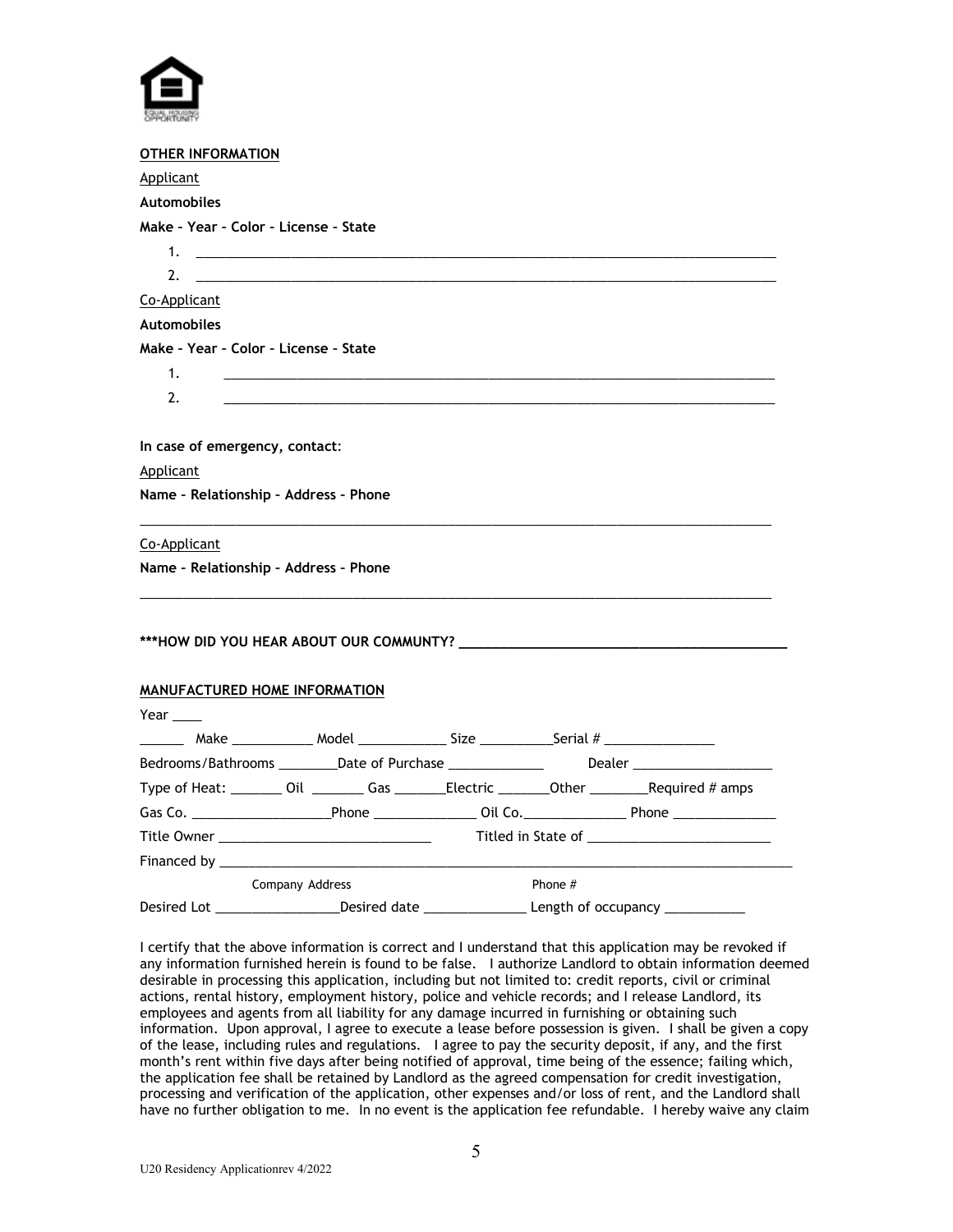

for damages by reason of non-acceptance of this application which the Landlord or his agent may reject without stating reason for doing so. I understand that this application will be incorporated into my Lease.

| <b>Applicant</b>            |      | <b>Co-Applicant</b> |      |  |
|-----------------------------|------|---------------------|------|--|
|                             |      |                     |      |  |
| Name                        | Date | Name                | Date |  |
| <b>UMH Properties, Inc.</b> |      |                     |      |  |
| By:                         | Date |                     |      |  |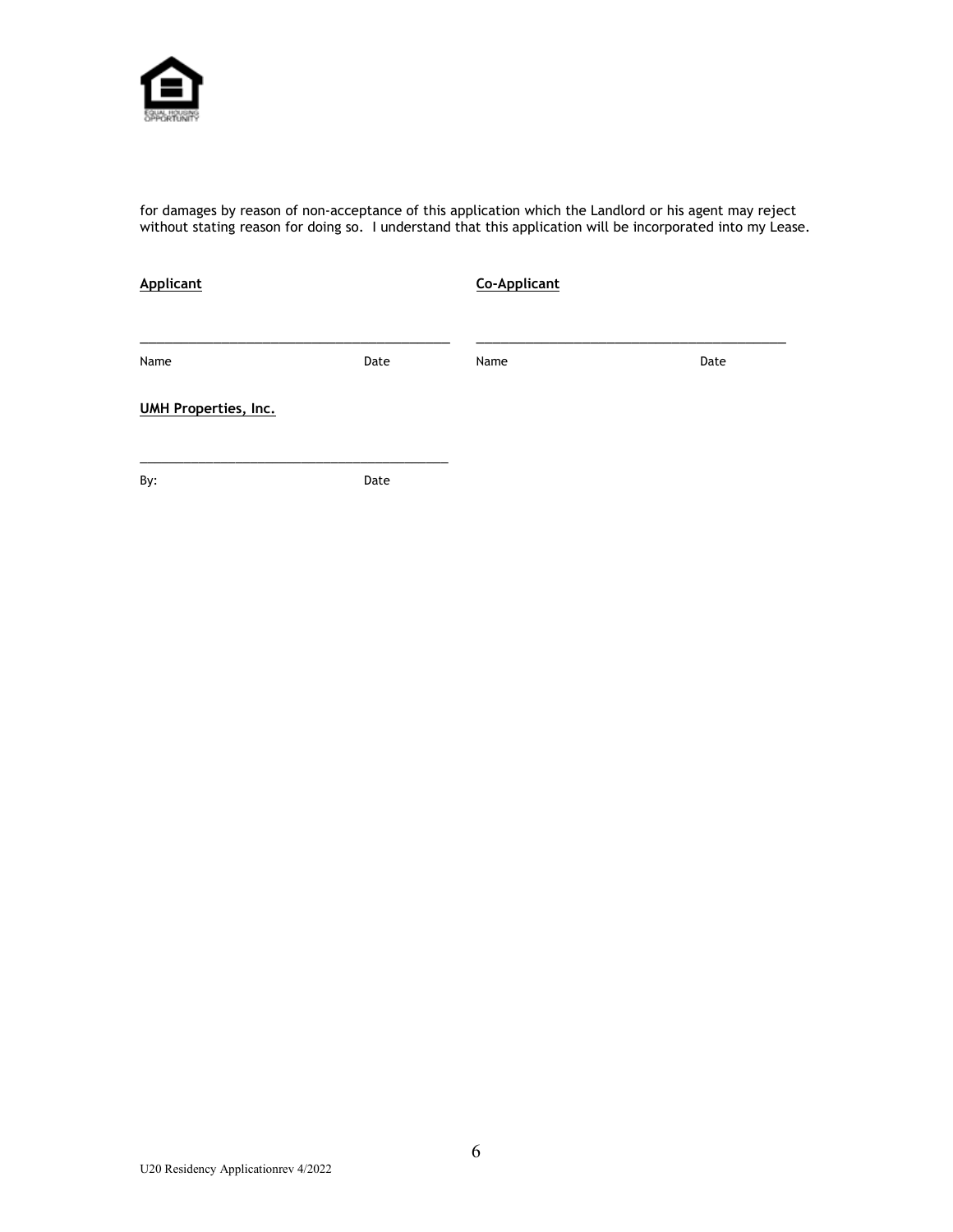

By signing below, you acknowledge and understand that in connection with your application for residential tenancy with UMH Properties, Inc., we may now, or at any time you are leasing from UMH Properties, Inc . obtain a "consumer report" and/or an "investigative consumer report" on you from **TRAK-1 TECHNOLOGY**, a consumer reporting agency, or from any third party, in strict compliance with both state and federal law. A consumer report is any communication of information by a consumer reporting agency bearing on you credit worthiness, credit standing, credit capacity, character, general reputation, personal characteristics, or mode of living which is used or expected to be used for purposes of serving as a factor in establishing your current and/or continuing eligibility for residential purposes. An investigative consumer report is obtained through personal interviews with individuals who may have knowledge of your character, general reputation, personal characteristics, or mode of living. The consumer reports or investigative consumer reports may contain public record information which may be requested or made on you including, but not limited to: consumer credit, criminal records, civil cases in which you have been involved, driving history records, education records, previous employment history, workers compensation claims history, social security traces, military records, professional licensure records, eviction records, drug testing, government records, and others. You further understand that these reports may include reasons for your evictions at other residential complexes, if applicable. You also acknowledge and understand that information from various federal, state, local, and other agencies which contain information about your past activities will be requested. You are hereby notified that you have the right to make a timely request for a copy of the scope and nature of the above investigative background report and/or a complete copy of your consumer report contained in UMH Properties, Inc.'s files on you at the time of your request by providing proper identification and the payment of any legally permissible fees. You are further notified that, in the event you are denied tenancy, you will be provided the name, address and telephone number of the consumer reporting agency and a description in writing of your rights under the Fair Credit Reporting Act. Correspondence to **TRAK-1 TECHNOLOGY** shall be directed to: **TRAK-1 TECHNOLOGY; CONSUMER DISPUTES; P.O. BOX 52028; TULSA, OKLAHOMA, 74152; 918-779-7000.**

**THE FAIR CREDIT REPORTING ACT GIVES YOU SPECIFIC RIGHTS IN DEALING WITH CONSUMER REPORTING AGENCIES. YOU WILL BE GIVEN A SUMMARY OF THESE RIGHTS TOGETHER WITH THIS DOCUMENT.**

#### **AUTHORIZATION**

By signing below, you hereby authorize, without reservation, **TRAK-1 TECHNOLOGY** or any third party contacted by this organization to furnish the above-mentioned and requested information. You further authorize ongoing procurement of the above-mentioned information, reports and records at any time during your residential tenancy or in the course of considering you for residential tenancy. You also agree that a fax or photocopy of this authorization with your signature is accepted as having the same authority as the original. You further authorize and request, without reservation, any present or former employer, landlord, school, police department, financial institution, division or motor vehicles, consumer reporting agencies, or other persons or agencies having knowledge about you to furnish [**LANDLORD/COMPANY NAME**] with any and all background information in their possession regarding you, so that your residential tenancy qualifications may be evaluated and/or reassessed.

#### **ACKNOWLEGEMENT OF RECEIPT OF SUMMARY OF RIGHTS**

**By signing below, you certify: (1) that you have read and fully understand this disclosure and authorization; (2) that all of the information you are providing is true, complete, correct, and accurate; (3) that you acknowledge that you have received the attached summary of your rights under the Fair Credit Reporting Act (15 U.S.C. §1681 et seq.). The following is information required in order for** [**LANDLORD/COMPANY NAME**] **to obtain a complete consumer report.**

| Signed this_     |      | $day of$ , $20$ , $1$ |      |  |  |
|------------------|------|-----------------------|------|--|--|
| <b>Applicant</b> |      | <b>Co-Applicant</b>   |      |  |  |
| Name             | Date | Name                  | Date |  |  |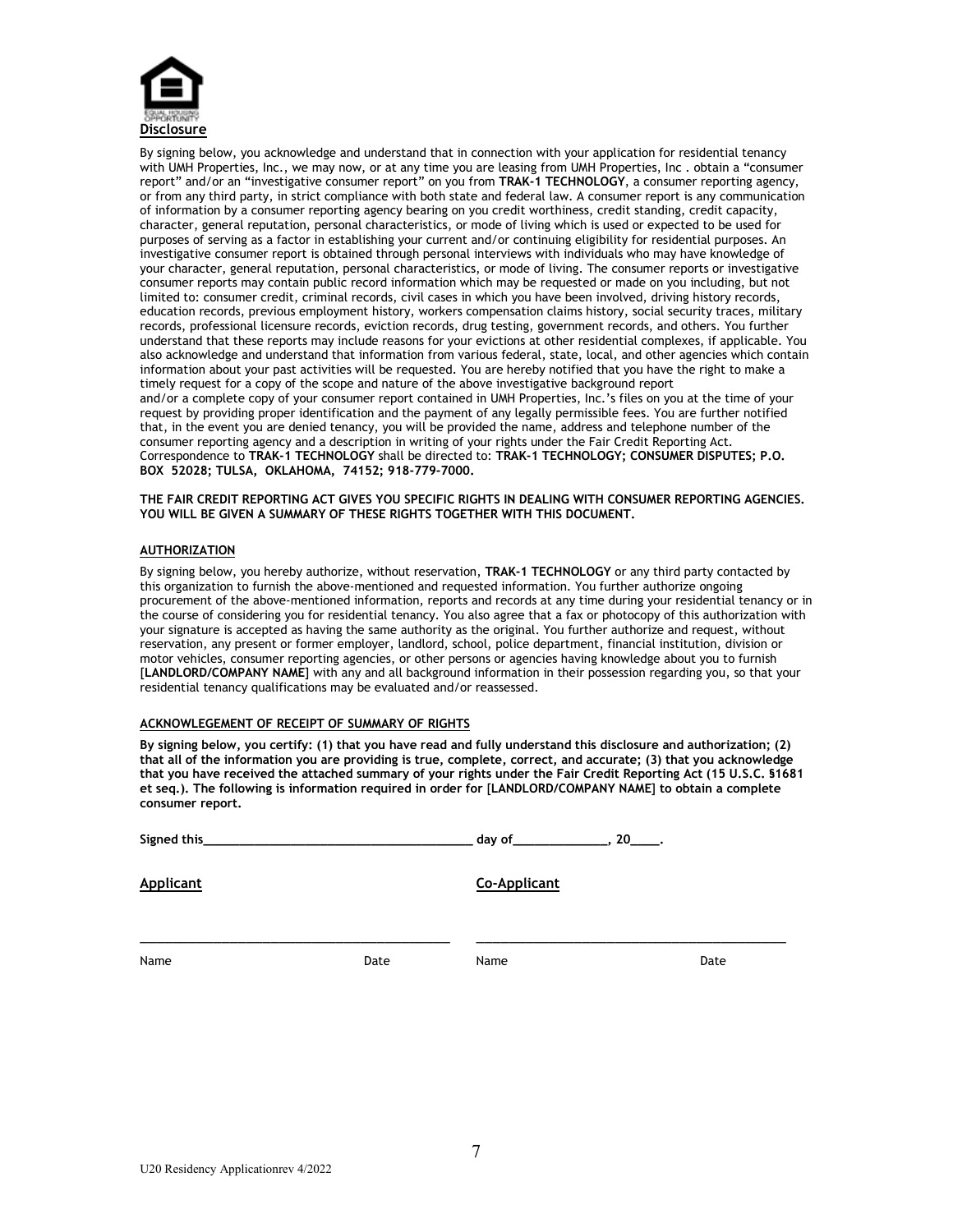

#### **A Summary of Your Rights Under the Fair Credit Reporting Act**

The federal Fair Credit Reporting Act (FCRA) promotes the accuracy, fairness, and privacy of information in the files of consumer reporting agencies. These are many types of consumer reporting agencies, including credit bureaus and specialty agencies (such as agencies that sell information about check writing histories, medical records, and rental history records). Here is a summary of your major rights under the FCRA. **For more information, including information about additional rights, go t[o www.ftc.gov/credit](http://www.ftc.gov/credit) or write to: Consumer Response, Center, Room 130- A, Federal Trade Commission, 600 Pennsylvania Ave. N.W., Washington, D.C. 20580.**

- **You must be told if information in your file has been used against you.** Anyone who uses a credit report or another type of consumer report to deny your application for credit, insurance, or employment-or to take another adverse action against you-must tell you, and must give you the name, address, and phone number of the agency that provided the information.
- **You have the right to know what is in your file.** You may request and obtain all the information about you in the files of a consumer reporting agency (your "file disclosure"). You will be required to provide proper identification, which may include your Social Security number. In many cases, the disclosure will be free. You are entitled to a free file disclosure if:
	- $\circ$  a person has taken adverse action against you because of information in your credit report;<br> $\circ$  you are the victim of identity theft and place a fraud alert in your file;
	- $\circ$  you are the victim of identity theft and place a fraud alert in your file;<br> $\circ$  your file contains inaccurate information as a result of fraud:
	- $\circ$  your file contains inaccurate information as a result of fraud;<br> $\circ$  you are on public assistance:
	- you are on public assistance;
		- you are unemployed but expect to apply for employment within 60 days.

In addition, by September 2007 all consumers will be entitled to be one free disclosure every 12 months upon request from each nationwide credit bureau and from nationwide specialty consumer reporting agencies. See [www.ftc.gov/credit](http://www.ftc.gov/credit) for additional information.

- **You have the right to ask for a credit score.** Credit scores are numerical summaries of your creditworthiness based on information from credit bureaus. You may request a credit score from consumer reporting agencies that create scores or distribute scores used in residential real property loans, but you will have to pay for it. In some mortgage transactions, you will receive credit score information for free from mortgage lender.
- **You have the right to dispute incomplete or inaccurate information.** If you identify information in your file that is incomplete or inaccurate, and report it to the consumer reporting agency, the agency must investigate unless your dispute is frivolous. See [www.ftc.gov/credit](http://www.ftc.gov/credit) for an explanation of dispute procedures.
- **Consumer reporting agencies must correct or delete inaccurate, incomplete, or unverifiable information.**  Inaccurate, incomplete or unverifiable information must be removed or corrected, usually within 30 days. However, a consumer reporting agency may continue to report information is has verified as accurate.
- **Consumer reporting agencies may not report outdated negative information.** In most cases, a consumer reporting agency may not report negative information that is more then seven years old, or bankruptcies that are more than 10 years old.
- **Access to your file is limited.** A consumer reporting agency may provide information about you only to people with a valid need—usually to consider an application with a creditor, insurer, employer, landlord, or other business. The FCRA specifies those with a valid need for access.
- **You must give your consent for reports to be provided to employers.** A consumer reporting agency may not give out information about you to your employer, or a potential employer, without your written consent given to the employer. Written consent generally is not required in the trucking industry. For more information, go to [www.ftc.gov/credit.](http://www.ftc.gov/credit)
- **You may limit "prescreened" offers of credit and insurance you get based on information in your credit report.** Unsolicited "prescreened" offers for credit and insurance must include a toll-free phone number you can call if you choose to remove your name and address from the lists these offers are based on. You may opt-out with the nationwide credit bureaus at 1-888-5-OPTOUT (1-888-567-8688).
- **You may seek damages from violators.** If a consumer reporting agency violates the FCRA, you may be able to sue in state or federal court.
- **Identity theft victims and active duty military personnel have additional rights.** For more information, visit [www.ftc.gov/credit.](http://www.ftc.gov/credit)